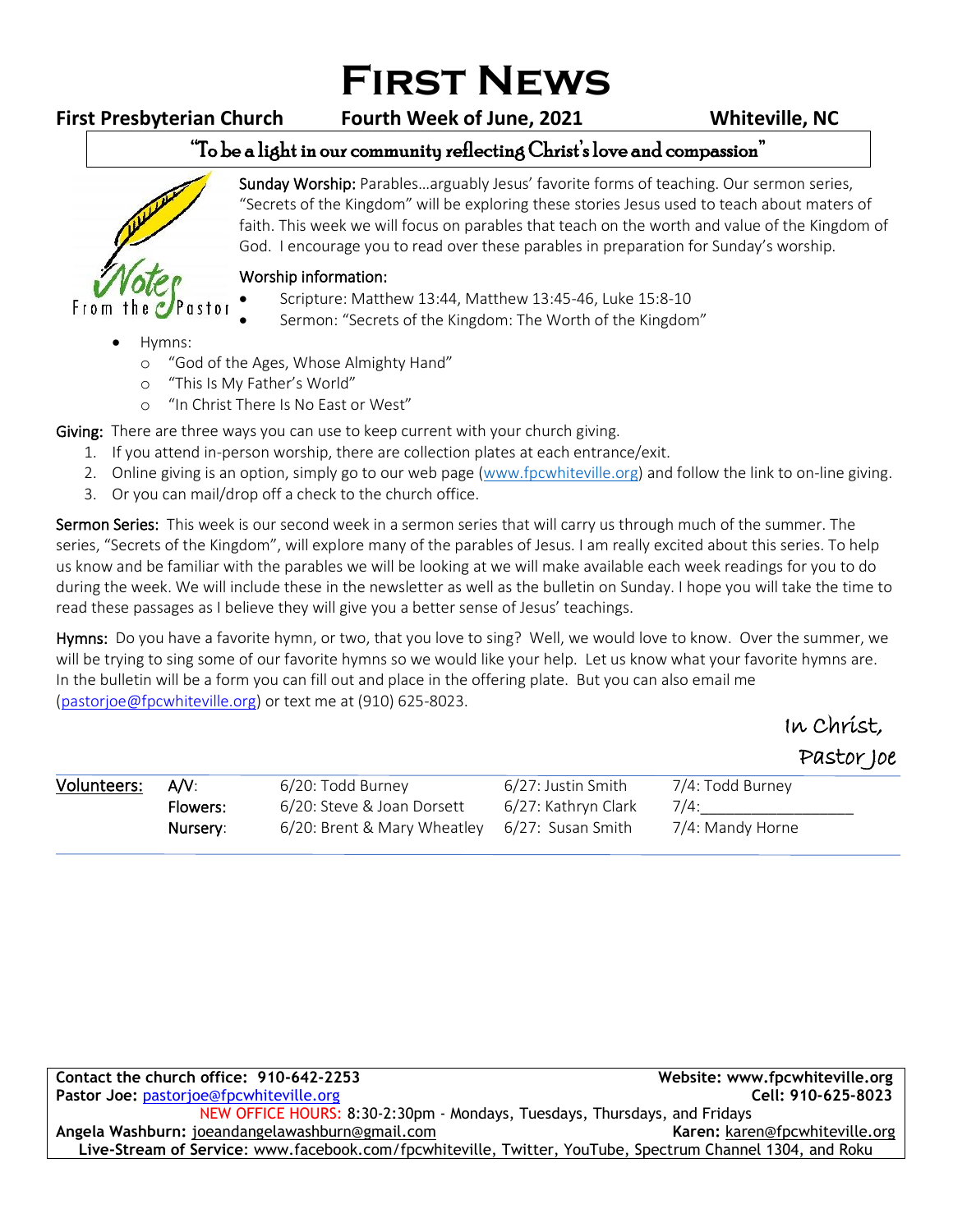### **June, 2021 Worship Schedule**

Head Usher for June: Will Scott

### June 20: Fourth Sunday after Pentecost June 27: Fifth Sunday after Pentecost 11:00 am In-Person Worship 11:00 am In-Person Worship

*(no children's Sunday School) Nursery now available! (no children's Sunday School) Nursery now available!* Scripture: *Matthew 13:44, Matthew 13:45-46, Luke 15:8-10* Scripture: *Matthew 5:13, Matthew 5:14-16, Matthew* 

Sermon: "Secrets of the Kingdom: The Worth of the Kingdom" Sermon: "Secrets of the Kingdom: What About Others"

# 11:00 am In-Person Worship 11:00 am In-Person Worship

 *(no children's Sunday School) Nursery now available! (no children's Sunday School) Nursery now available!* Scripture: *Matthew 18:23-35, Luke 7:36-50* Scripture: *Luke 15:11-32, Luke 18:9-14*

*18:12-14, Luke 10:30-37*

# July 4: Sixth Sunday after Pentecost July 11: Seventh Sunday after Pentecost

Sermon: "Secrets of the Kingdom: Blessed are the Merciful" Sermon: "Secrets of the Kingdom: Humility"



1- Paula Smith, 3- Ed Grigsby, 5- John Lawson Cook, 5- Susan Smith, 7- Ann Hall, 7- Helen Holden, 8- Riley Medford, 9- Scott Smith, 10- Campbell Thompson, 14- Steve Dorsett, 15- Sealey Scott, 20- Tanner Hester, 21- Danny McNeill, 22- Kelly Prince, 24- Coke Gray II, 24- Cherye Moody, 24- Will Scott, 25- Rita Lewis, 27- Caroline Smith, 29- J.B. Elkins, 29- Pete Kindschuh, 29- Butch Row, 30- Mary Wheatley



1- Elizabeth Turner, 2- Kaye Pope, 5- Jonathan Medford, 6- Mary Janet Maxwell, 7- Kirk Clark, 7- Laura McNeill, 8- Annette Powell, 8- John Thompson, 11- Janet Gray, 12 – Clark Owens, 14- Kathryn Thompson Davenport, 15- Mark Bannerman, 17- Julie Stocks, 18- Fred Meekins, 19 – Ariel Thompson, 20- R.L. Lewis, 20- Julia Smith, 22- Matthew McLean, 25- Kyle Ramey, 28- Matthew Thomas, 31- Lacey Hooks.

*Prayer Concerns:* Geraldine Becker; Gail Crutchfield; John Hall; Judy Hester; Bob High; Rita & R. L. Lewis; Butch Row; Walter Strickland.

*Assisted Care:* Charlene Hinnant; Kenneth Smith.

*Friends:*

Pat Allen – *friend of Butch Row, Alzheimer's* 

Sarah Anglin - *family of Todd Burney, stroke.*

Richard Blake –*friend of David Trogdon, back & spine surgery*

Anne Burney – *Todd Burney's mother*

Ronnel Burney - *Todd Burney's father* Hugo & Paula Caesares–*friends of the Trogdons, mission trip* Matthew Coker – *friend of Pastor Joe, heart transplant* Billie Joe Conrad

Mary Donnan - *friend of Butch Row, cancer*

Betty Engen Faircloth *– friend of the church, cancer* Richard Hobgood – *Kathryn Clark's brother, burns* Shelby Hodge

Rhonda Housend – *friend of Steve Smith, health issues* Martha & PW Jessup – *family of Kirk Clark, COVID-19* Family of Roger Kennedy – *friend of David Trogdon , passed away*

C.P. Lewis - *friend of Steve & Joan Dorsett, health issues*

Julie Malone – *cousin of Butch Row, dementia* Jerome McPherson

Helen Reid – *grandmother of Jonathan Medford, COVID-19* Thetus Sessions – *mother of Janet Gray, age related issues* Shiryl Smith – *friend of Butch Row, gallbladder issues* William Smith – *friend of Sara Cartrette, stroke* Nancy Washburn - *mother of Pastor Joe*

#### *Please notify the office when names can be removed.*

*Sympathy to Lou Ogden, Kathryn, Isabel, and Evans Humphreys, and the family of Dr. Billy Ogden upon his death on June 15, 2021.*

*Congratulations to Will Scott, grandfather, and Diane Scott, great-grandmother, on the birth of Heath Ammon Scott, born to Andrew and Erin Scott on June 7, 2021.*

*The flowers today are given to the glory of God in honor of Father's Day by Steve and Joan Dorsett.*